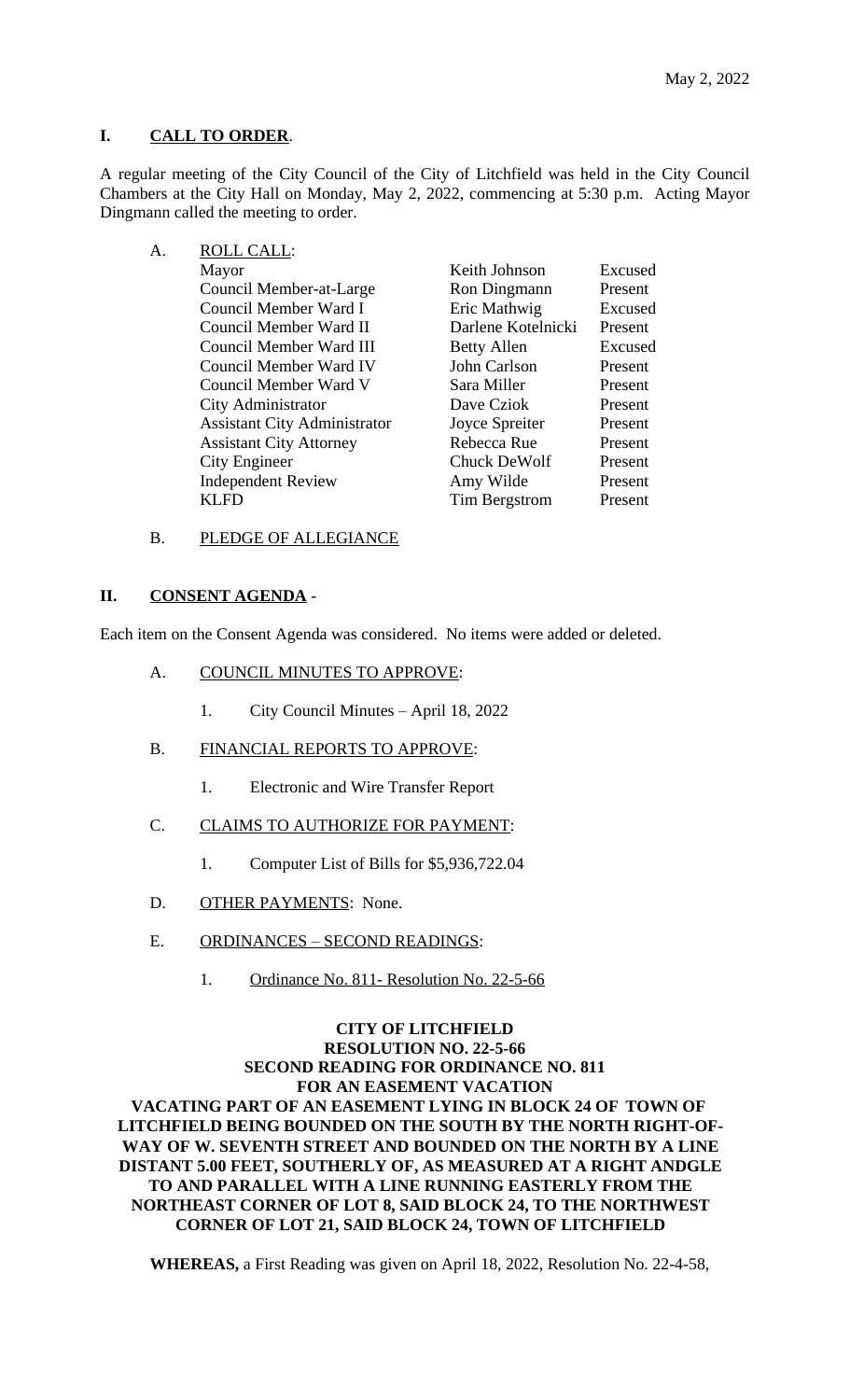Resolution No. 22-5-66– Cont'd.

**NOW, THEREFORE, BE IT RESOLVED** by the City Council of the City of Litchfield that this be the Second Reading of Ordinance No. 811, vacating a part of an Easement lying in Block 24 of the Town of Litchfield, being bounded on the south by the north right-of-way of W. Seventh Street and bounded on the north by a line distant 5.00 feet, southerly of, as measured at a right angle to and parallel with a line running easterly from the northeast corner of Lot 8, said Block 24, to the northwest corner of Lot 21, said Block 24, Town of Litchfield, Meeker County, Minnesota.

**BE IT FURTHER RESOLVED** that this be entered into the Book of Ordinances as Ordinance No. 811, and into the Codified Ordinances of the City of Litchfield.

Adopted by the City Council this 2nd day of May, 2022.

Approved:

Attest:

\_\_\_\_\_\_\_\_\_\_\_\_\_\_\_\_\_\_\_\_\_\_\_\_\_\_\_\_ ACTING MAYOR

\_\_\_\_\_\_\_\_\_\_\_\_\_\_\_\_\_\_\_\_

ASSISTANT CITY ADMINISTRATOR

- F. LICENSES:
	- 1. Sales on Public Property a. Boy Scouts of America – Troup #3353
	- 2. 3.2 Percent Malt Liquor On-Sale License Application- Litchfield Baseball Association
- G. OTHER ROUTINE MATTERS:
	- 1. Accepting Statutory Tort Liability Limits –

### **CITY OF LITCHFIELD RESOLUTION NO. 22-5-65 ACCEPTING STATUTORY TORT LIABILITY LIMITS**

**WHEREAS,** the City of Litchfield obtains liability coverage from the League of Minnesota Cities Insurance Trust (LMCIT), and

**WHEREAS,** the City of Litchfield must elect whether or not to waive the statutory tort liability limits to the extent of the coverage purchased, and

**WHEREAS,** the City of Litchfield accepts liability coverage limits of \$1,500,000 from the League of Minnesota Insurance Trust (LMCIT),

**NOW, THEREFORE, BE IT RESOLVED** that the City of Litchfield does not waive the monetary limits on municipal tort liability established by Minnesota Statutes 466.04.

Adopted by the City Council this 2nd day of May, 2022.

Approved:

Attest:

\_\_\_\_\_\_\_\_\_\_\_\_\_\_\_\_\_\_\_\_\_\_\_\_\_\_\_\_ ACTING MAYOR

\_\_\_\_\_\_\_\_\_\_\_\_\_\_\_\_\_\_\_\_

ASSISTANT CITY ADMINISTRATOR

2. Employment Offer –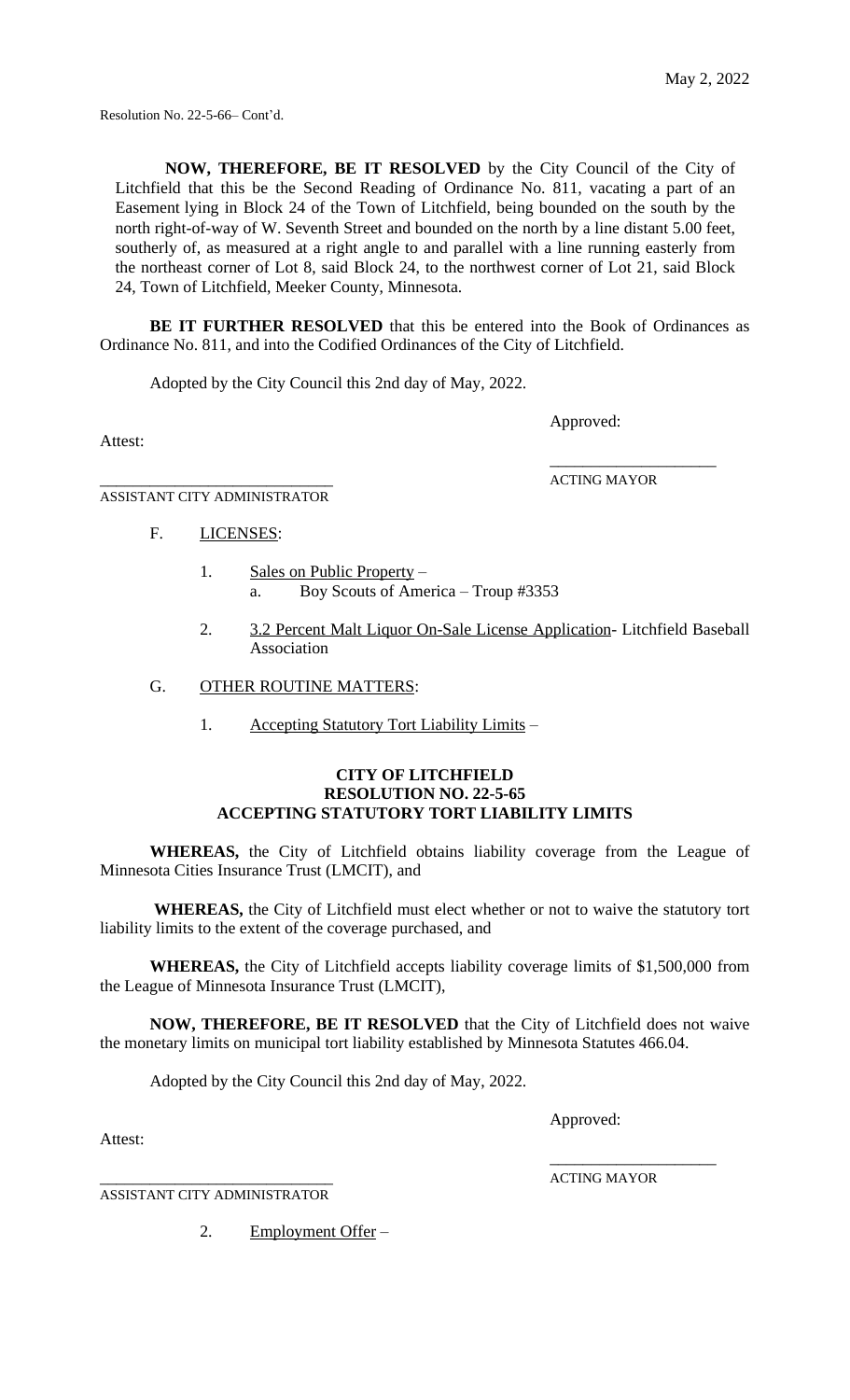### **CITY OF LITCHFIELD RESOLUTION NO. 22-5-67 EMPLOYMENT OFFER FOR PART-TIME POSITIONS**

**WHEREAS,** the city needs employees for part-time positions, and

**WHEREAS,** the funds to fill these positions were approved in the 2022 Budget, and

**WHEREAS,** the supervisors will adjust the wage schedule for 2022 part-time employees to fill these positions, and

**NOW, THEREFORE, BE IT RESOLVED** by the Council of the City of Litchfield to offer 2022 part-time employment with the City of Litchfield, to the following:

| Department         | <b>Re-Hires</b>                     | <b>New Hires</b> |
|--------------------|-------------------------------------|------------------|
| <u>Golf Course</u> | Dale Granlund<br>Joe Langemo        |                  |
| Parks              | <b>Marshall Carlson</b>             |                  |
| <u> Pro-Shop</u>   | Whitney Jansen<br>Hunter Ruschmeyer |                  |
| <u>Cemetery</u>    | Duane Hickler                       |                  |
| Compost            | Robert Hall<br>James Schmit         |                  |

Adopted by the City Council this 2nd day of May, 2022.

Approved:

### Attest:

\_\_\_\_\_\_\_\_\_\_\_\_\_\_\_\_\_\_\_\_\_\_\_\_\_\_\_\_ ACTING MAYOR

\_\_\_\_\_\_\_\_\_\_\_\_\_\_\_\_\_\_\_\_

ASSISTANT CITY ADMINISTRATOR

# H. **COMMUNICATIONS:**

- 1. Minutes & Reports:
	- a. Heritage Preservation Commission April 25, 2022
	- b. Housing Committee April 8, 2022

After review, it was moved by Council Member Miller, seconded by Council Member Carlson, to adopt the following:

### **CITY OF LITCHFIELD RESOLUTION NO. 22-5-69 APPROVING CONSENT AGENDA**

**WHEREAS,** the Consent Agenda has been assembled and presented; and

**WHEREAS,** all requests to have items removed have been duly noted,

**NOW, THEREFORE, BE IT RESOLVED** to approve the Consent Agenda as presented except for items, if any, which were requested to be removed for individual consideration.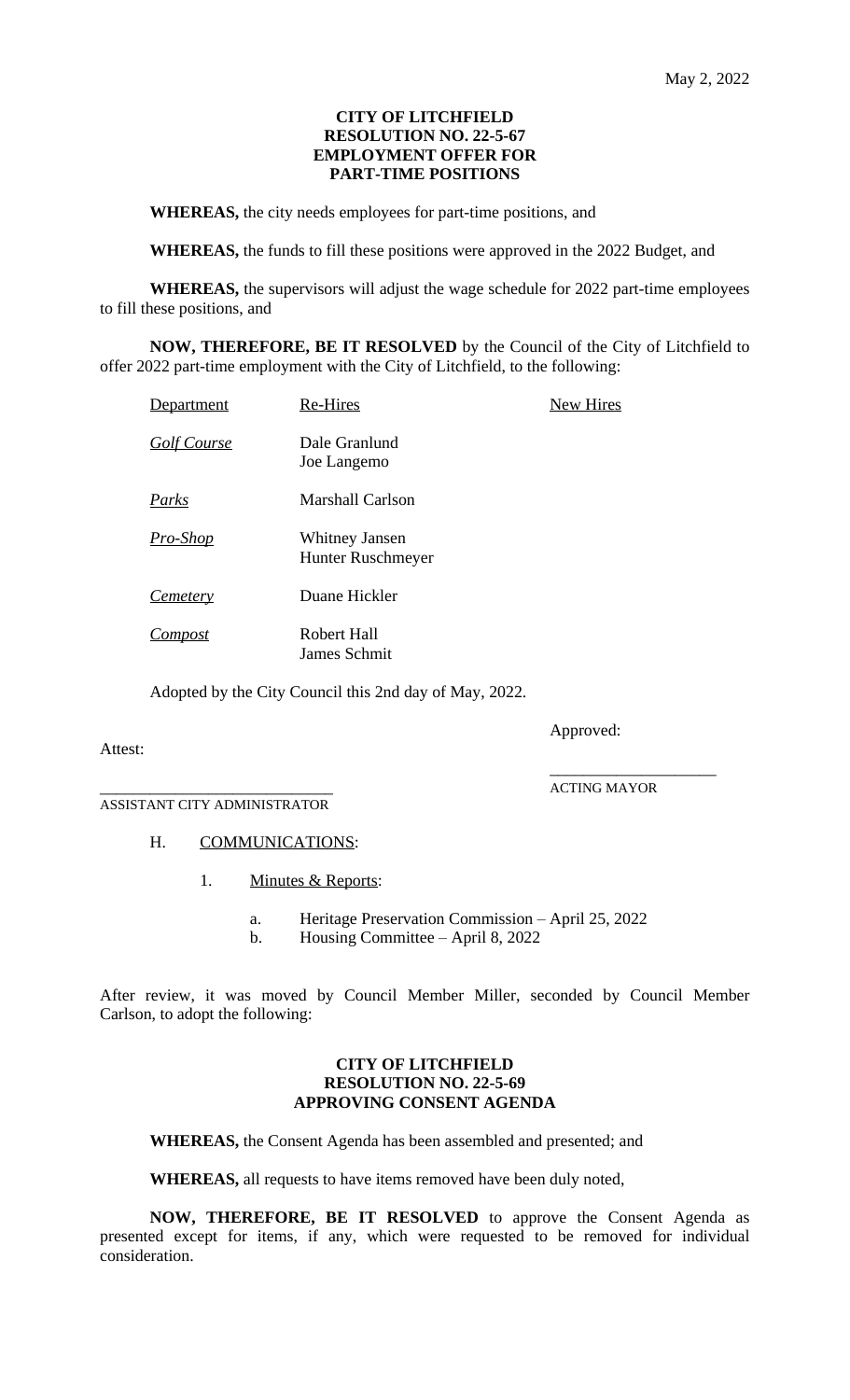Resolution No. 22-5-69– Cont'd.

Adopted by the City Council this 2nd day of May, 2022.

Attest:

Approved:

ASSISTANT CITY ADMINISTRATOR

\_\_\_\_\_\_\_\_\_\_\_\_\_\_\_\_\_\_\_\_\_\_\_\_\_\_\_\_ ACTING MAYOR

\_\_\_\_\_\_\_\_\_\_\_\_\_\_\_\_\_\_\_\_

Upon roll call vote, all members present voted aye, whereupon the resolution was declared adopted.

### **III. TIMED ITEMS** – None.

## **IV. ACKNOWLEDGMENT OF AUDIENCE/PRESENTATIONS** –

### A. MEEKER COOPERATIVE/VIBRANT UPDATE –

Tim Mergen, General Manager of Meeker Cooperative, along with Luke Johnson provided an update on the internet services project in progress in the city. Tim Mergen provided the history of Meeker Cooperative Light & Power. He shared the positive experiences with the partnership between Meeker Cooperative and the City over the years. Luke Johnson reported that construction began last Tuesday for installation of broadband in the city. He shared that there are currently 3 contractors in town and construction completion is anticipated in September.

Acting Mayor Dingmann inquired about the location of services with utility easements as to whether or not the service can go in these areas or if they have to go in the front side of properties. Luke Johnson explained there is a main line that will be installed and provided the reasoning behind location of the services. Acting Mayor Dingmann questioned what percentage of properties do not have access to the back. Johnson responded that he was unsure of the number. Council Member Carlson asked what does finish mean. Tim Mergen and Luke Johnson both responded that the main line will be finished but not individual services.

Council Member Kotelnicki asked about the installation process for downtown. Luke Johnson explained that they would remove and replace. Council Member Kotelnicki asked for clarification on the drops and if citizens interested in the service should contact them now. She also asked if they were going to reseed the grass. Luke Johnson said yes, they will take calls now and they will be fixing the grass. He said the goal is to have cleanup on a weekly basis.

Council Member Miller shared that she doesn't think the public understands what they are doing. Luke Johnson responded that the quarters of town are broken down into sections; adding in a sense block to block. Council Member Dingmann asked whether or not if there is sparse interest will the service be put in. Luke Johnson explained that the main line would be built with 100% access for the community.

Upon Council discussion complete, citizen Connie Lies, resident at East 2<sup>nd</sup> Street and Hubbard, addressed the Council concerning the installation of services. She reported that installation has begun and she noticed flags where boxes are to be located. She is concerned that it looks like there will be a box in her front yard. Connie Lies shared that there is an easement in her back yard. She is questioning if they are putting it in her front yard because it's the easiest thing they can do. She shared that people are encouraged to have nice front yards. Connie Lies questioned how it came about and the public knew nothing about, adding she has real opposition to that. She commented that Meeker Cooperative has been familiar with county but not city installation. Luke Johnson reported that they have done work in Eden Valley, Paynesville, Watkins and Kimball. He shared that backyard easements are reserved in some cases.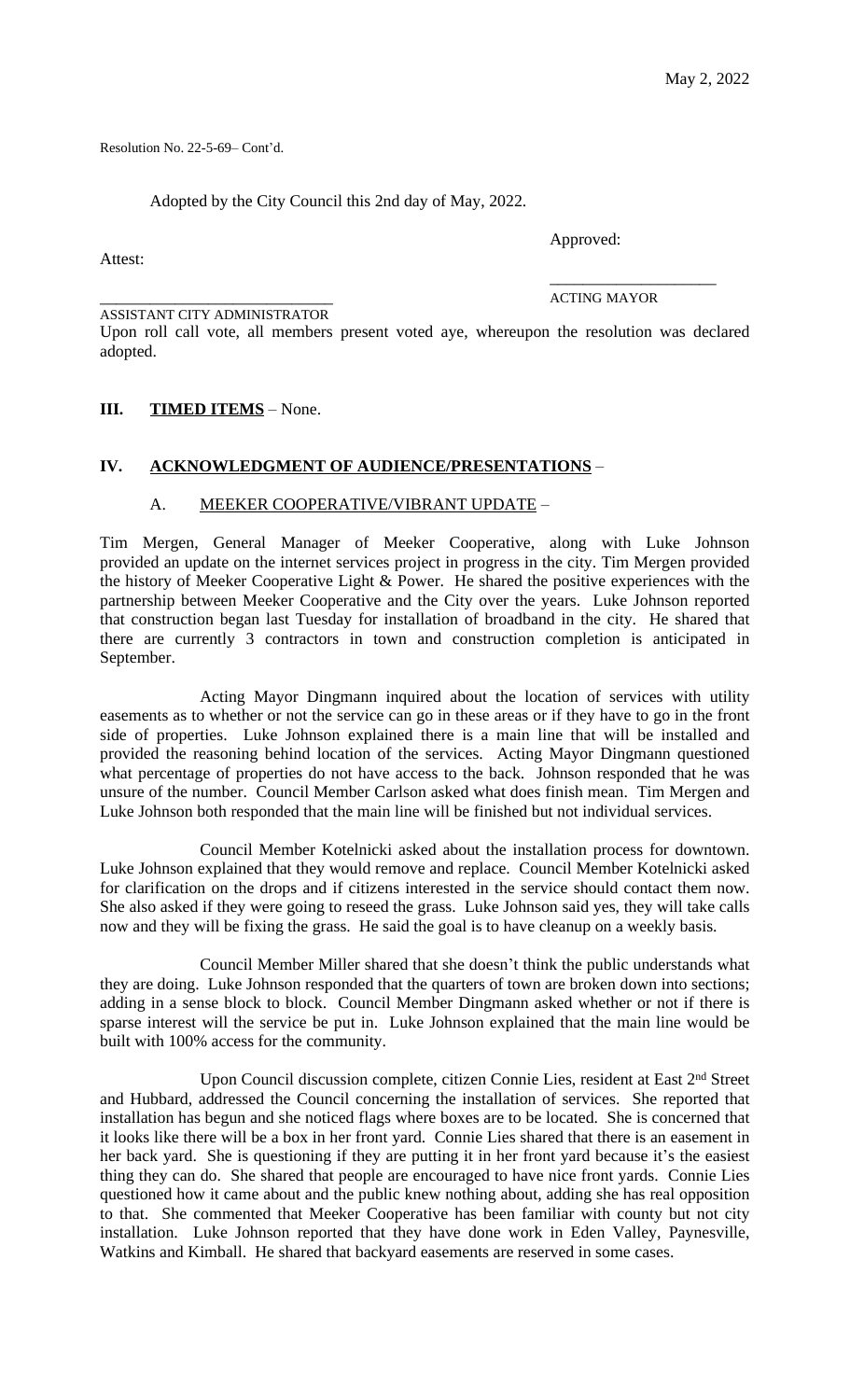No formal action was taken.

### **V. COMMISSION RECOMMENDATIONS** –

#### A. HERITAGE PRESERVATION COMMISSION -

1. Certificate of Appropriateness Application – by Connie Lies for Greater Litchfield Opera House Association – 136 Marshall Ave. N. –

Council Member Kotelnicki provided the findings and recommendations of the Heritage Preservation Commission.

After review, it was moved by Council Member Kotelnicki, seconded by Council Member Miller, to adopt the following:

## **CITY OF LITCHFIELD RESOLUTION NO. 22-5-64 GRANT CERTIFICATE OF APPROPRIATENESS TO GREATER LITCHFIELD OPERA HOUSE ASSOCIATION FOR PROPERTY LOCATED AT 136 MARSHALL AVE. N.**

**WHEREAS,** the Litchfield Historic Preservation Commission held a hearing on Monday, April 25, 2022, to consider a Certificate of Appropriateness Application request by Connie Lies for Greater Litchfield Opera House Association, for property located at 136 Marshall Avenue North, and

**WHEREAS,** the Litchfield Historic Preservation Commission has recommended that this Certificate of Appropriateness Application be granted, based upon the summation of the checklist, as follows, and be referred to the City Council for final action, and

**WHEREAS,** the Certificate of Appropriateness would allow the replacement of damaged brick with like and repoint deteriorated mortar with like; removal and replacement of sealant on brick façade; removal and replacement of sealant on façade windows and lintel; repair lintel with same color, and

**WHEREAS,** the Certificate of Appropriateness would allow the property to be used as it was historically or given a new use that requires minimal changes to its distinctive features, spaces, or spatial relationships, and

**WHEREAS,** the Certificate of Appropriateness would allow the property's historic character to be retained and preserved, and

**WHEREAS,** the Certificate of Appropriateness would allow the property to be recognized as a physical record of its time, place and use, and

**WHEREAS,** distinctive materials, features, finishes, and construction techniques or examples of craftsmanship that characterize the property will be preserved, and

**WHEREAS,** deteriorated historic features will be repaired rather than replaced, and

**NOW, THEREFORE, BE IT RESOLVED** by the City Council of the City of Litchfield that the request for a Certificate of Appropriateness be granted to Greater Litchfield Opera House Association with the condition that the alterations be code compliant, for property located at 136 Marshall Avenue N.

Adopted by the City Council on this 2nd day of May, 2022.

Approved:

Attest:

\_\_\_\_\_\_\_\_\_\_\_\_\_\_\_\_\_\_\_\_\_\_\_\_\_\_

ACTING MAYOR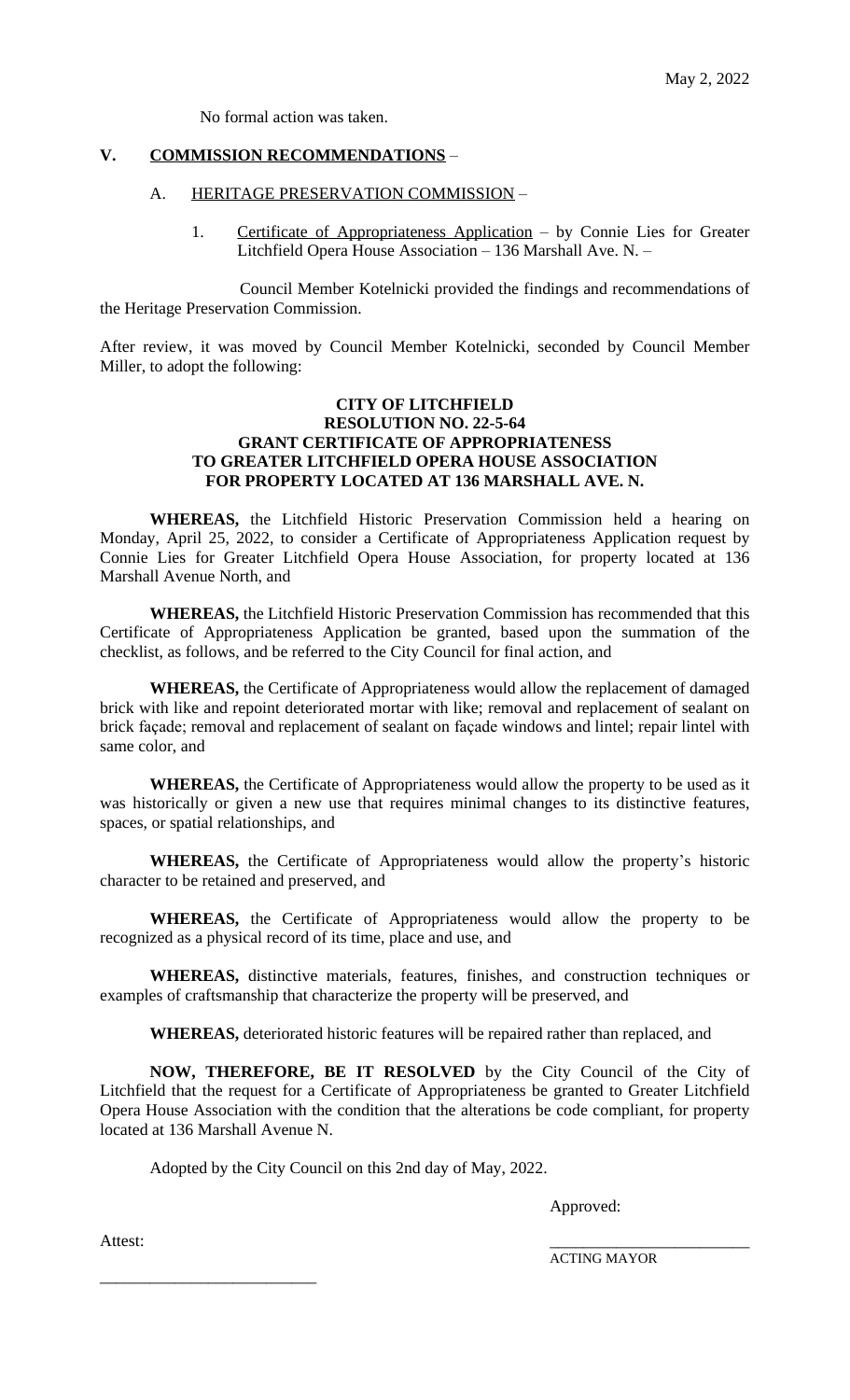ASSISTANT CITY ADMINISTRATOR

Upon roll call vote, all members present voted aye, whereupon the resolution was declared adopted.

## **VI. COMMITTEE REPORTS** – None.

## **VII. LEGAL CONSIDERATIONS** – None.

## **VIII. BUSINESS** –

## A. GRANT AGREEMENT FOR FEDERAL AIRPORT EXPENSES REIMBURSEMENT –

City Engineer DeWolf explained that the grant is additional funding received for operation and maintenance of the airport through the Federal Rescue Act. He added that the State of Minnesota will handle the funds.

After review, it was moved by Council Member Miller, seconded by Council Member Carlson, to adopt the following:

### **CITY OF LITCHFIELD RESOLUTION NO. 22-5-68 AUTHORIZATION TO EXECUTE MINNESOTA DEPARTMENT OF TRANSPORTATION GRANT AGREEMENT FOR FEDERAL AIRPORT EXPENSES REIMBURSEMENT**

**NOW, THEREFORE, BE IT RESOLVED** by the City Council of the City of Litchfield as follows:

- 1. That the state of Minnesota Agreement No. 1050635, "Grant Agreement for Federal Expenses Reimbursement," for State Project No. A4701-C3 at the Litchfield Municipal is accepted.
- 2. That the Mayor and Assistant City Administrator are authorized to execute this Agreement and any amendments on behalf of the City of Litchfield.

Adopted by the City Council this 2nd day of May, 2022.

Approved:

Attest:

\_\_\_\_\_\_\_\_\_\_\_\_\_\_\_\_\_\_\_\_\_\_\_\_\_\_\_ ACTING MAYOR

\_\_\_\_\_\_\_\_\_\_\_\_\_\_\_\_\_\_\_\_

ASSISTANT CITY ADMINISTRATOR

Upon roll call vote, all members present voted aye, whereupon the resolution was declared adopted.

## **IX. ADDITIONAL ITEMS** – None.

**X. ANNOUNCEMENTS** – None.

## **XI. ADJOURNMENT** –

The City Council meeting adjourned at 5:49 p.m. by unanimous consent.

Approved: